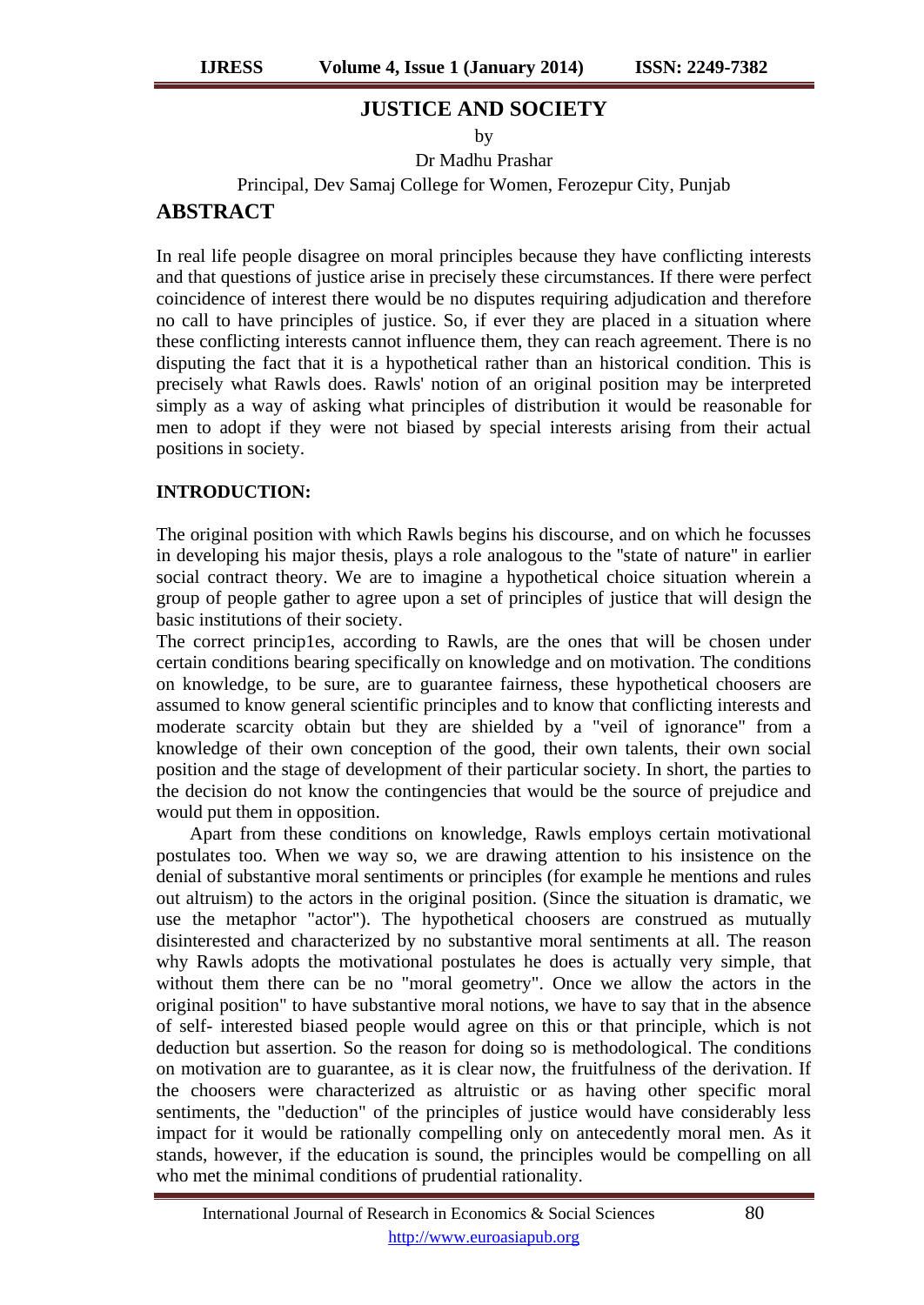The conditions of the "original position", as we have seen, can be divided into two kinds: those which concern knowledge and those which concern motivation. The limits on knowledge, summarily stated, are that the actors do not know their social position, their particular talents or bents, or their conception of the good", which includes such things as their particular sources of pleasure, their ambitions and their religion or other beliefs. As a further refinement, to deal with certain problem with "just savings rate", Rawls adds that they do not know what stage of economic development their society has reached. The limitations on knowledge Rawls refer to as a "veil of ignorance"; The motivational postulates are first that the actors :in the original position are rational and secondly that they are not altruistic. More precisely, the second condition means that each of them wishes to further his own ''conception of the good" though he does not under the limitations of knowledge-know what content this conception will have. A man's conception of the good' may include in it the welfare of certain other people for whom he feels affection or special responsibility. But, for the purpose of the original position, it does not 1nclude a substantive sense of justice. That is to say, a man cannot, in the original position, take as his end the idea that everyone's welfare should be :increased as much as possible, or, say, that he would like a certain distribution of goods or utilities for its own sake.

So much so for the ignorance of our hypothetical contractees. Now for the knowledge they are allowed to possess. The parties in the original position have available to them a body of "psychological generalizations" and some elements of social and economic theory. This information enables them to predict (in certain respects) the implications of choosing one principle rather than another. Thus, for example, they will know about the need for providing incentives to get people in the right jobs and get them to work hard at them, and they will be willing to permit inequalities of this kind. But they will also know that racial discrimination can never in real life be optional for a society and will therefore rule it out.

We need assume no great wisdom for our group of contractees. We need only assume that they accept the possibility and necessity of human co-operation, that they are capable of rational choice that they desire certain general goods, that they are capable of at least enough morality to seek universal Principles and be willing to adhere to them once consensus has been achieved. While they are expected to operate as rational egoists, alert to their own interests, they do have a sense of justice and feel that it is a worthwhile goal of social life. We may also add that they are not anarchists; they believe that the power of government may be used to enforce their principles in society as a whole. "Together with the veil of ignorance", writes Rawls, "these conditions define the principles of justice as those which rational persons concerned to advance their interests would consent to as equals when none are known to be advantaged or disadvantaged by social and natural contingencies". One conception of justice is more reasonable than another if such a group would choose its principles over those of the other. It is by such an exercise of thought that justice can be explained and justified. Rawls is therefore committed to the view that when the choice to be made is of the principles for judging the basic institutions and laws of a society the choices made in the original position will coincide with the requirements of justice. But, as Brian Barry points out, why there should be such a coincidence between the choices that would be made in the original position and our intuitive notions of justice as to enable the two to be brought into reflective equilibrium, remains to be explained.

The criterion of potential stability, also sets limits on the range of principles that can be chosen by the parties in the original position. (A society is stable, in the relevant sense here, if there are adequate motives in human nature, supported by appropriate methods of childhood socialization, to enable people to live up to the publicly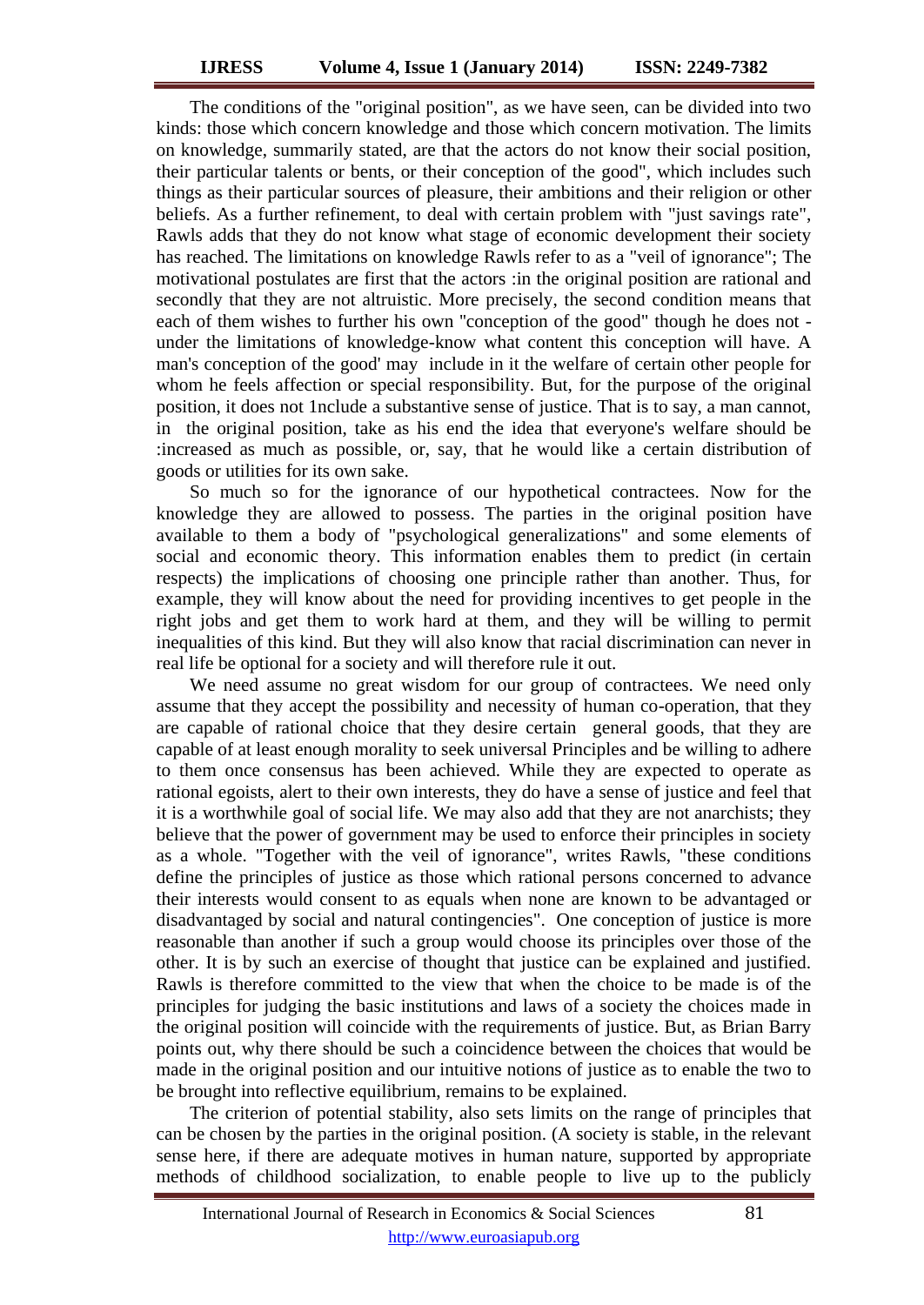recognized standards of justice without requiring a great deal of coercion). They cannot enter into agreements that may have consequences they cannot accept. They will avoid those that they can adhere to only with great difficulty. Therefore they will want the rules to be such that they would not themselves be victimized- even if their places in society were assigned by their worst enemy.

Rawls suggests two principles that are most likely to be chosen by these in the original position. These provide, roughly, that every person must have the largest political liberty compatible with a like liberty for all, and that inequalities in power, wealth, income, and other resources must not exist except in so far as they work to the absolute benefit of the worst off members of society. Many of Rawls' critics disagree that men and women in the original position would inevitably choose these two principles. The principles are conservative, and the critics believe they would be chosen only by men who were conservative by temperament and not by men who were natural gamblers.

Let us see what are these Principles. The first principle of those chosen in the original position is this: "Each person is to have an equal right to the most extensive total system of equal basic liberties compatible with a similar system of liberty for all".

The contractee will choose this Principle because he or she will want to have as much liberty as anyone else. If the basic liberties were unequal he or she would run the risk of being at a disadvantage in the actual society. The basic liberties of citizens are, roughly speaking, political liberty (the right to vote and to be eligible for public office) together with freedom of speech and assembly; liberty of conscience and freedom of thought; freedom of the person along with the right to hold (personal) property; and freedom from arbitrary arrest and seizure as defined by the concept of the rule of law.

The first principle will thus be adopted: each person is to have maximum equal liberty. But further reflection will lead to an acknowledgement that actions engaged in by one person may wil1 restrict the liberty of another. The principle of liberty thus cannot reasonably require the unqualified granting of total liberty to everyone; rather the liberty of each must be constrained by the need to protect the liberty of each. A more refined principle of liberty is thus adopted: each person is to have an equal right to the most extensive total system of equal basic liberties compatible with a similar system of liberty for all.

Having thus established that the distribution of liberty is to be equitable, the negotiators will turn to the question of the distribution of other primary goods. If the world were such that each person could have as much as he pleased of each commodity, questions of distribution would not arise. Instead., each person would simply partake as he pleased of whatever commodity he desired. But the world is not like that, and the negotiators know that scarcity-of material goods and social advantages-prevails. In a context of scarcity, some principles governing distribution are an essential part of a conception of justice as a virtue of social institutions. Again, the negotiators will consider a variety of principles. They will reject systems of distribution that discriminate against selected segments of the populance, no matter what the basis for selection. Each will reject a utilitarian principle, since it does not rule out the possibility that an unequal distribution of goods will leave him relatively disadvantaged or exploited in order to maximize the general welfare. The negotiators may consider a principle that mandates a thoroughly equal distribution of goods, so that no person need worry about receiving less of any good, material or otherwise, than any other person. But they will soon come to realise that they stand to benefit by the introduction of certain inequalities in the distribution of advantages. For example, giving a rural physician a car would make him relatively advantaged, but even and perhaps, especially-the least advantaged among the rural populance stand to benefit as a result,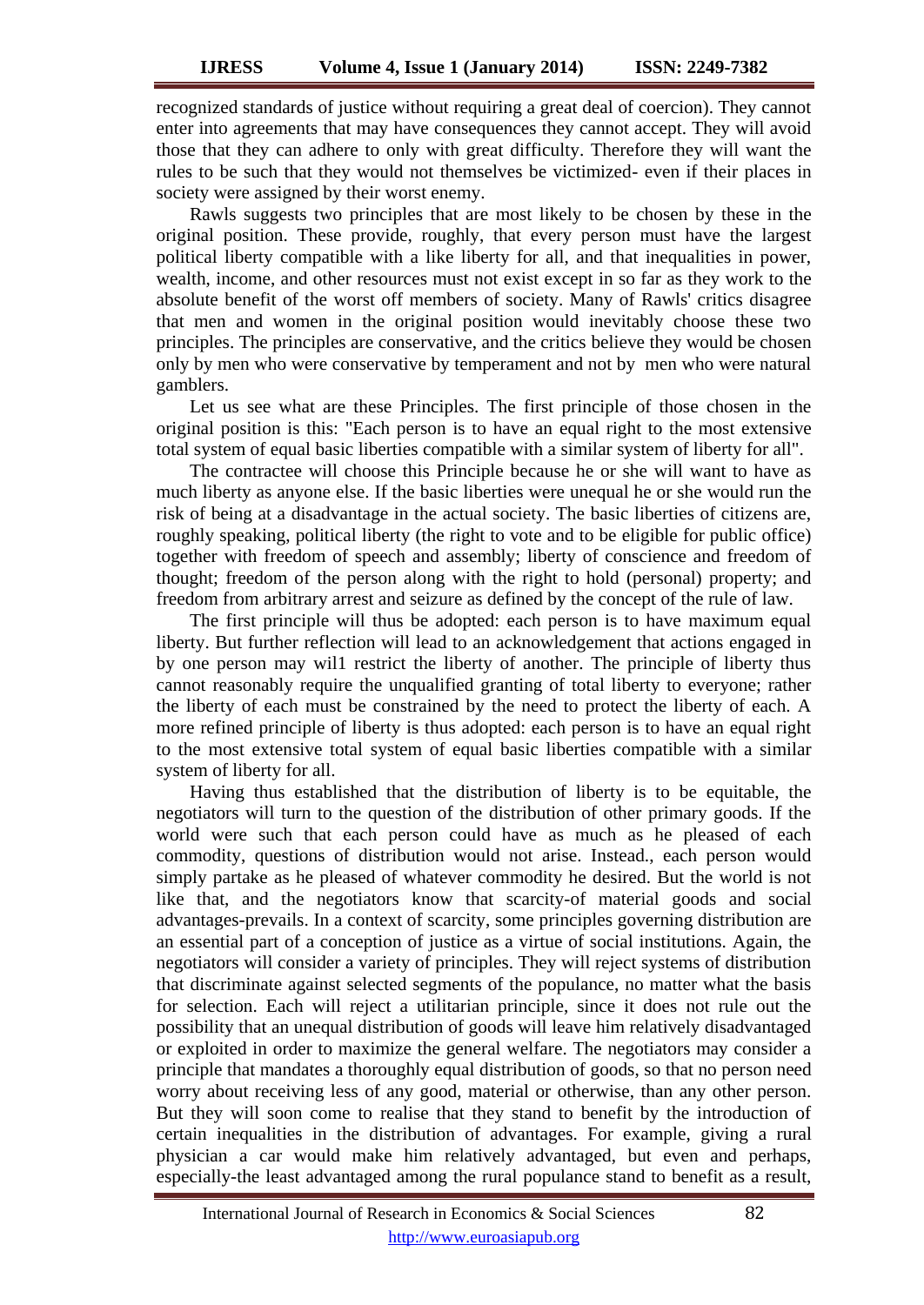and thus should sanction the inequality. The negotiators will want to allow for such inequalities. But other inequalities, such as tax loopholes favouring the very rich at the expense of others, must be prohibited. If there are to be relatively advantaged positions in society, with the resulting inequalities justified on the ground that even the least advantaged individual is better off in virtue of them, each negotiator will realize that in the real world he may aspire to such positions. But the veil of ignorance will prevent him from selecting principles that will favour his own chances of acquiring them. He must instead provide that such positions be equally open to all, lest he be disadvantaged with respect to them. Thus the second principle of justice emerges:

"Social and economic inequalities are to be arranged so that they are both (a) to the greatest benefit of the least advantaged, consistent with the just savings principle, and

(b) attached to offices and positions open to all under the conditions of fair equality of opportunity".

If contractees do not know whether they will have anything more than anyone else, they will want to protect themselves. They will want to leave open the possibility that they will be in a position of advantage (they are lucky), but if there is a possibility of advantage they do not want it to be at their expense (should they be unlucky). They are willing to give up the hope of a greater total at wealth in society in favour of a guarantee that no one's higher wealth is at the expense of the least well off. Fairness requires that the greater shares possessed by A and B tend to increase the lesser shares of Y and Z. In a laissez-faire society, the contractees cannot be sure that they will possess the inheritance, the education, the social class, the religion, the sex, the race and the plain good fortune to succeed in competition with others for wealth, prestige or political power. Even if government should mitigate these factors by programs of heavy inheritance taxes, free education, and anti-discrimination laws, it has still not guaranteed equal opportunity. Some people will be more gifted, have more market-able talents, be more intelligent, have more emotional stability and be more industrious than others. If contractees do not know what their endowments will be in the real world, they may find "equality of opportunity" a mixed blessing. They will favour equality of opportunity only after the advantages that such equality may give rise to have been shown to work to the advantage also of the least advantaged.

Rawls does, in the course of his long book, provide examples of inequalities that are acceptable and inequalities that are not. His central conviction is that society is a collective of various human assets, and, since no one has really merited the assets one has, one cannot rise above others unless one brings them up a bit too. Rawls is reluctant to specify particular rights (beyond the general right to basic equality in the first principle), because these rights change as newer possibilities emerge. Individuals apparently have only two other rights : (i) the right to have more (if this contributes to increments for those below them in the scale), (ii) the right to have as much (unless this would mark a decrease in what they would otherwise have). These are two sides of the same coin.

As the negotiators consider the two principles of justice, they will realise that conflict is possible between them. That is, it possible that a restriction of the liberty of some individuals may constitute an inequality that satisfies the second principle; it may result in an increase of goods that benefits everyone. But Rawls rules out such inequalities, arguing that the negotiators will give the first principle an absolute priority over tl1e second. Thus even an improvement in the welfare of everyone is insufficient justification for il1equitable abridgment of liberty. Rather, a person's liberty may be abridged only in so far as that abridgment constitubes an essential part of a system of liberties that maximizes liberty for all.

The argument that Rawls offers to support his claim that rational deliberators in the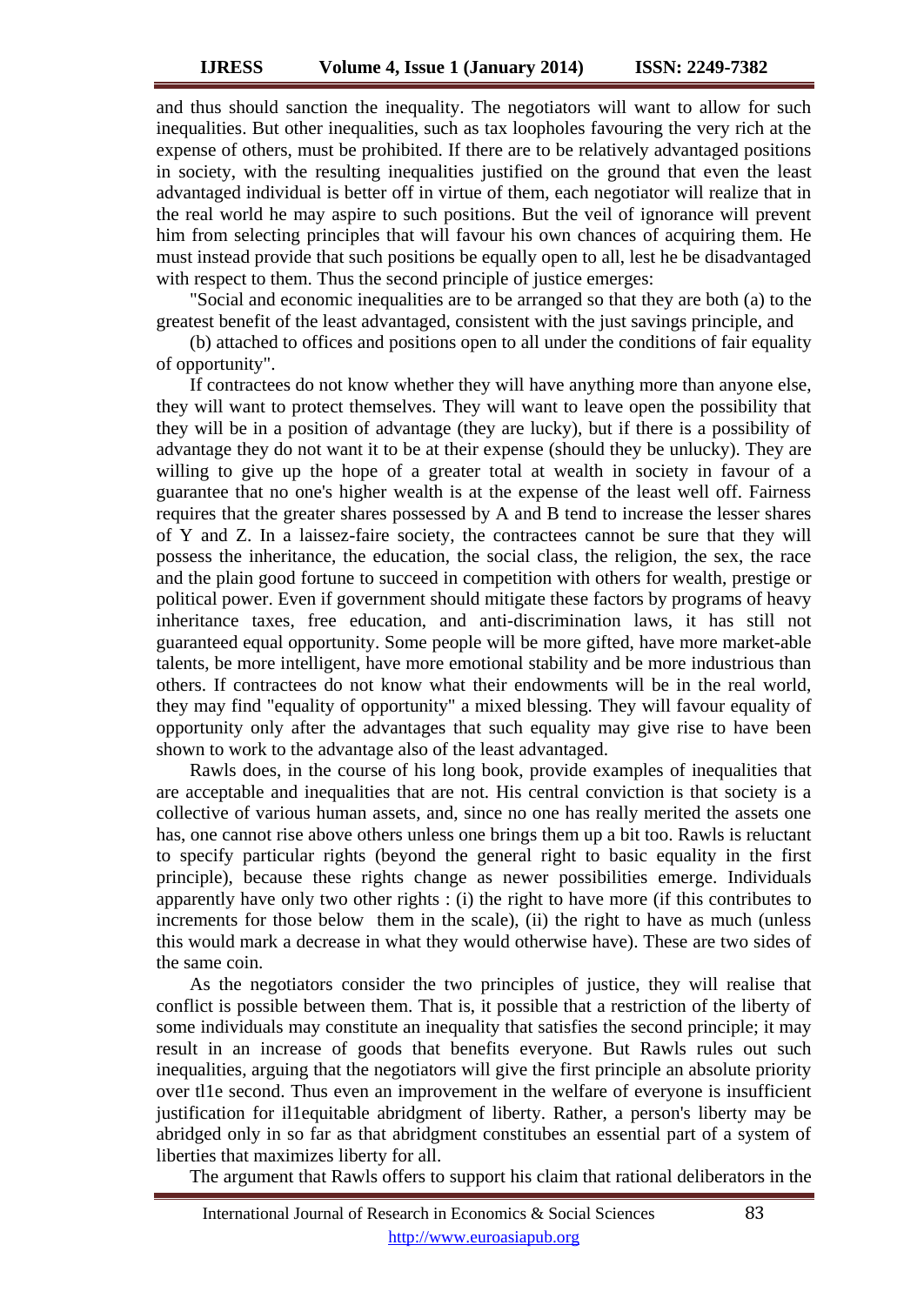original position would give the first principle absolute priority is an especially good example of the subtlety of reasoning that permeates A Theory of Justice. Crucial to the argument is Rawls' conviction that among the primary goods self-respect is central and that a fundamental characteristic of human beings is their desire to express their nature in a free social union with others. He then argues that "the basis for self-esteem m. a just society'' is "the publicly affirmed distribution of fundamental rights and liberties". If self-esteem is the most valuable of primary goods, and if it is dependent on an equitable distribution of liberties, then no negotiator will risk being in a position that is disadvantaged with respect to liberties, lest he be impeded in pursuit of associations and activities through which to express his nature and thereby to achieve self-esteem.

The first principle is thus an absolute constraint on the formation of social institutions and practices. Within the limits of that constraint, the second principle, called the "difference principle", allows for inequalities, so long as they benefit the least advantaged. There is some reason to believe, Rawls claims, that inequalities that satisfy the difference principle will be of general benefit. He writes: "when the contributions of the more favoured positions spread generally throughout society and are not confined to particular sectors, it seems plausible that if the least advantaged benefit so do others in between". But this condition, called "chain-connectedness", is not essential, since what induces negotiators in the original position to adopt the difference principle is not that it assures that everyone will benefit from allowable inequalities, but that the least advantaged will benefit from them.

Rawls is frequently criticized for insisting that his two principles be satisfied in "serial" order. Is it always just to satisfy the first principle first? In an undeveloped country, should the basic equalities be won and firmly in place before it, turns to the problems of improving production? Where this is possible at all, it could be shortsighted. Rawls would answer by compromising his ordering rule:-

"The supposition is that if the persons in the original position assume that their basic liberties can be effectively exercised, they will not exchange a lesser liberty for an improvement in their economic well-being at least not once a certain level of wealth has been attained. It is only when social conditions do not allow the effective establishment of these rights that one can acknowledge their restriction. The denial of equal, liberty can be accepted only if it is necessary to enhance the quality of civilization so that in due course the equal freedoms can be enjoyed by all. The lexical ordering of the two principles is the long-run tendency of the general conception of justice consistently pursued under reasonably favourable conditions".

These two principles of justice, and the priority principle, constitute the fundamental conception of justice for which Rawls argues. He does not claim that these principles are necessary truths, but that their justification "is a matter of mutual support of many considerations, of everything fitting together into one coherent view''. The conditions descriptive of the original position, Rawls claims, constitute a plausible basis for the establishment of a theory of justice, not because they are a priori true, but simply because they are conditions that we do in fact accept, or can be led to accept, by philosophical reflection. The methodology, then, is "to collect together into one conception a number of conditions or principles that we are ready upon due consideration to recognize as reasonable", and the hypothetica1 deliberations in the original position are "an expository device which sums up the meaning of these conditions and helps up to extract their consequences'', (P.21). Once we acknowledge the legitimacy of the description of the initial position as reflecting convictions about justice that we share, the argument becomes an exercise in rational choice: given those conditions, what would it be most reasonable for negotiators to choose as governing principles, publicly acknowledged, under which to live? Thus, for Rawls, the theory of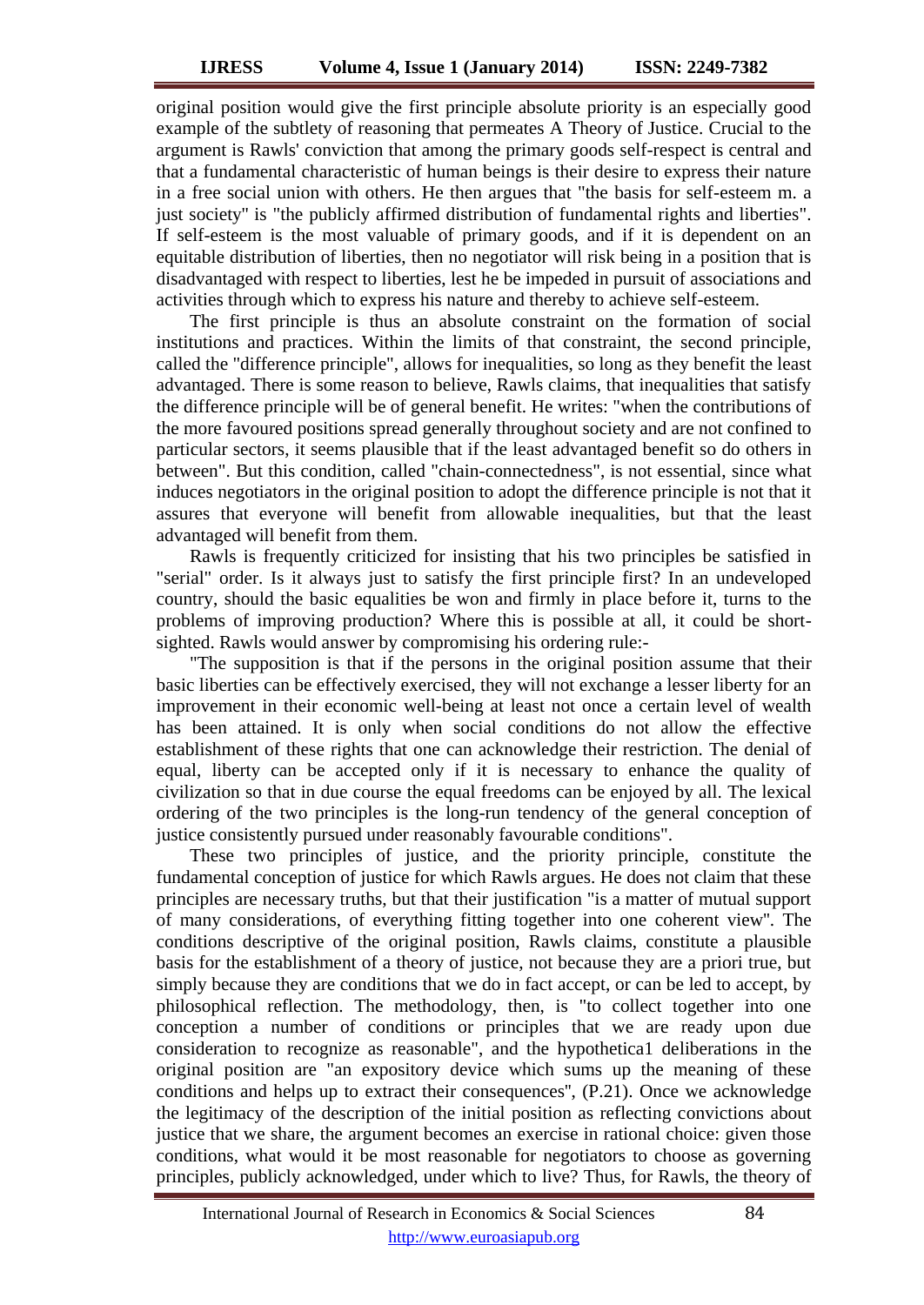justice is an application indeed, he calls it a part of the theory of rational choice.

The heavy reliance on the exercise of reason, and on determining the sort of principle one could rationally endorse knowing it would be uniformly applied to all, is strongly reminiscent of the Kantian methodology and the resulting conception of the categorical imperative. For Kant, a categorical imperative is a principle that applies to one in virtue of his nature as a free and rational being-and hence applies equally to all. Critics of Kant have objected that he gives no convincing account of what principle fits that description, and it is this criticism that Rawls takes his theory to circumvent. For the conception of the original position, he claims, provides an argument showing specifically which principles free and equal rational beings would choose. For Kant, it is pure reason that yields moral principles. For Rawls, the principles of justice follow from an argument which incorporates as premises a body of beliefs about human psychology, social interaction, and the facts of moderate scarcity and competing claims. Thus Rawls departs from the pure rationalism of Kant, while at the same time offering an argument that is distinctly Kantian in its basic tone.

Once the principles of justice and priority of liberty are taken as established, the argument next moves to the establishment of a social order within the constraints of these principles. Rawls claims that those constraints will "define a workable political conception", although they will not specify uniquely what the social order shou1d be in detail. They will not, for example, discriminate between social orders within which the means of production or transportation are privately owned and those in which there is public ownership. But they will discriminate between those that are representive, subservient to vested interest, or discriminatory, and those that function in the interest of providing every citizen with the best possible prospects of pursuing his life plan.

The evaluation of alternative social orders parallels the evaluation of conceptions of justice. Once the negotiators arrive at the selected conception of justice, the veil of ignorance is partially lifted, and they enter the second stage of deliberation. Here, they are to frame a constitution specifying the powers of government and the basic rights of citizens. The original position thus gives way to a constitutional convention, to which the negotiators as delegates bring not only their general wisdom, but "the relevant general facts about their society, that is, its natural circumstance s and resources, its level of economic advance and political culture, and so on."

It is in this context that a constitution is chosen "that satisfies the principles of justice and is best calculated to lead to just and effective legislation". The constitution, constrained by the conception of justice, will have to protect ºliberty of conscience and freedom of thought, liberty of the person, and equal political rights" (P.117). Thus the principle of justice that has most bearing at the constitutional level is the principle of liberty.

Of course Rawls does not suggest that this discription has historical accuracy, nor that it is an empirically possible process for future deliberations. Instead, it is the articulation of a point of view with respect to which actual constitutions can be evaluated as being more or less in harmony with the principles of justice.

Once a just constitution is established, the negotiators move to yet another stage: they become legislators. Now constrained not only by the principles of justice, but by the particulars of the adopted constitution as well, they are to judge proposed bills and policies. Once again, the veil of ignorance lifts further, and "the full range of general economic and social facts (P.199), becomes part of the negotiators knowledge. Personal identity and characteristics remain unknown, however, so that no bias is possible in favour of the protection of vested interests. At this stage, it is the difference principle that holds center stage. Legislation is largely concerned with the achievement of longterm social and economic goals, and the difference principle requires that "social and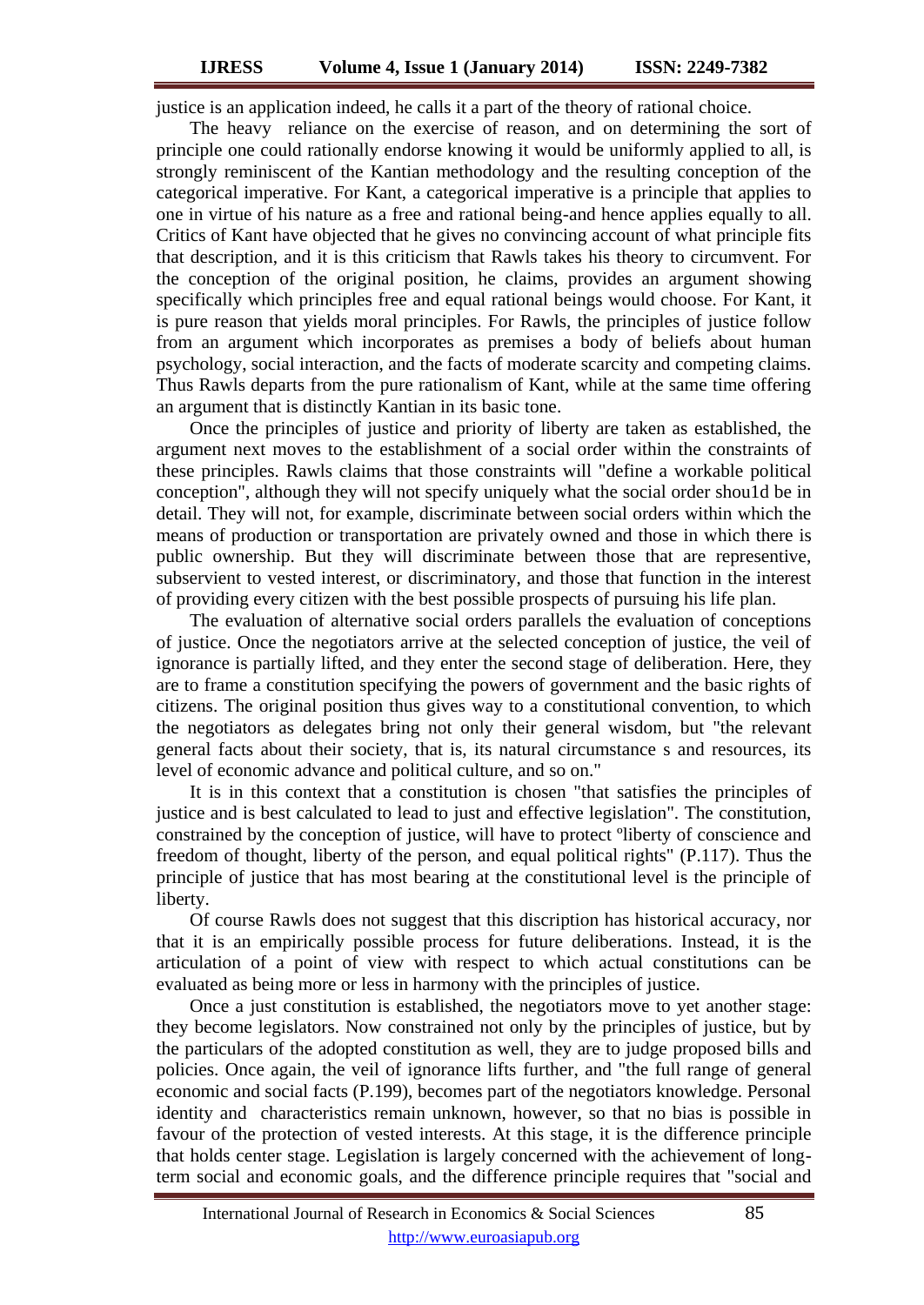economic policies be aimed at maximizing the long-term expectations of the least advantaged under conditions of fair equality of opportunity" (P.199). Thus, laws favouring the privileged are excluded as unjust, unless they result in benefits which accrue maximally to the least advantaged.

Given the possibility of chain-connectedness such justified inequalities may well exist, and thus Rawls is no uncompromising egalitarian. He is quite prepared to countenance privilege-not, with the utilitarian, to maximize social good- but only in order to improve the plight of the least advantaged. The justifiability of special considerations, such as oil depletion allowances, or farm subsidies, depends therefore upon empirical facts about whether or not such benefits filter down ultimately to help the neediest. Such questions are often hard to answer, but their appropriateness has been evident in much of our public life.

While Rawls is not an egalitarian in the sense that he wants the available economic and social advantages distributed equally no matter what, he is surely an egalitarian :in his respect for the value and personal autonomy of each individual. Moreover, he is clearly a redistributionist in that he takes the proper function of government to include not merely the maintenance of a social order, but the achievement of distributive justice by placing the highest social value on the needs of the neediest. Since natural abilities and the circumstances of birth are among the advantages the inequitable distribution of which fosters privilege, and since such inequitable distribution is, as a matter of empirical fact, essentially in eliminable, it is a consequence of Rawls' position that the just society will seek to compensate for the resulting privilege by investing its resources, including the abilities of the most talented, in efforts designed to improve the plight of the least fortunate. Such a view is plainly at odds with the rugged individualism of the unconstrained free enterprise economy, and it is equally at odds with the highly controlled communist or socialist state that submerges the individuals autonomy in the quest for greater social welfare. For Rawls', the first obligation of the social order is the achievement of justice, and the legislative consequences of such a view may differ profoundly from those of a utilitarian view of government as an instrument for the maximization of the general happiness.

Rawls claims two kinds of advantages for his theory of justice as fairness as compared with utilitarianism. First, and most importantly, he holds that our sense of justice is more accurately reflected in his two principles than in utilitarianism. Thus, a moral superiority is claimed for the theory. Second, Rawls argues that the social contract theory of justice as fairness among free and equal rational deliberations is a theory that avoids many of the most troublesome problems that utilitarians face in trying to apply their theory to actual choice situations. For example, even knowing that policy A will benefit more people than policy B does not enable the utilitarian to decide in favour of A, since the benefits under B might be so much more productive of happiness that they would outweigh the broader distribution of benefit, under A. The resolution of such problems requires the quantitative comparison of one person pleasures with another's; yet it is unclear that such comparisons are possible to make in an adequate way. For Rawls, however, no such comparisons are needed; it is enough that we be able to identify the least advantaged and predict what will benefit him.

Still, Rawls' theory raises many questions, and it is not without its critics. Objections may be raised primarily at three different levels. First, one can question the adequacy of Rawls' method. Since his arguments seem to rely heavily on the plausibility of the notions of the original position and the veil of ignorance, some critics are challenging the use of these notions, suggesting that the original position is not really intelligible, or that the veil of ignorance would be immobilizing, with the result that the negotiators would be unable to make any decisions at all. Or one might argue